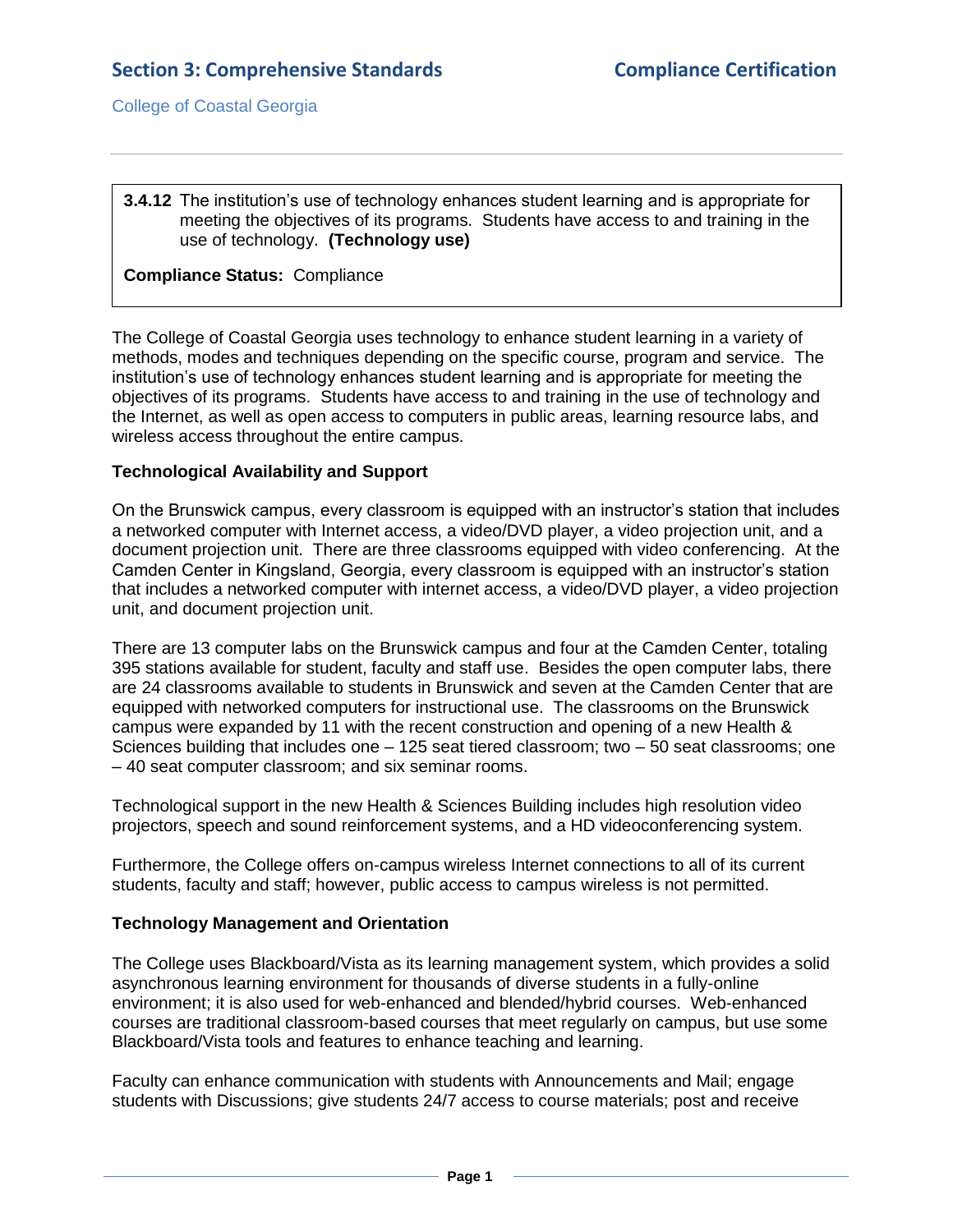student assignments electronically; and provide students immediate feedback with Grade Book. Blended/hybrid courses are non-traditional courses that replace 25 percent – 74 percent of traditional, face-to-face instruction with online learning activities. These courses combine the best of face-to-face instruction with online learning. Students and faculty enjoy the convenience of delivering and receiving assignments electronically with the ability to continue discussions beyond the classroom walls and provide useful tools for students to share information and collaborate online.

Students are introduced to the College's technology during orientation, where they have training on student email and web registration processes. Instructional Technology has available comprehensive tutorials for both faculty and students that introduce them to the Blackboard/Vista learning management system tools. The student tutorial contains step-by-step modules that assist students through the use of visuals and videos. Faculty online tutorials include modules that range from basic fundamentals of the system to creating assessments, building the syllabus, and mastering the grade book. Instruction is also provided to students in the use of [Coastal Online Academic Scheduling Technology](http://www.ccga.edu/COAST/login.asp) (COAST) that enables online access to course registration.

A variety of faculty workshops, downloadable templates, and mentoring programs are also available to assist with technology in the classroom. One full-time faculty member with expertise in Blackboard/Vista was provided with a course reassignment to serve as a technical advisor for all faculties.

Effective Spring Semester 2011, the College hired a Coordinator of Instructional Technology to develop and deliver programs and consultations on teaching, technology integration, and related areas for faculty, as well as work closely with academic and support units to address their needs on instructional technologies. Additionally, the Coordinator will provide technology tutorial support for students as part of a campus-wide effort to increase overall awareness, support and utilization of instructional technology opportunities.

#### **Academic Program Support**

All degree programs offer classroom-delivered, face-to-face courses with technical, asynchronous support provided via the College's Blackboard/Vista capabilities. A review of degree programs indicates that students are learning to use a variety of types of technology in support of the learning objectives – [English](3.4.12.aEnglishSyllabiTechSample.pdf#page=1) and [Teacher Education](3.4.12.bTeacherEdSyllabiTechSample.pdf#page=1) sample syllabi showing technology use.

The most sophisticated simulation model is used in nursing. The Laderle SimMan enables students to practice basic and advanced skills embedded in patient care scenarios. Medication administration and response, heart and breath sounds and resuscitation measures allow students to practice real life patient situations in a controlled setting. This has been shown to lessen anxiety and promote active learning in the clinical setting. Moreover, classroom teaching is enhanced by the use of web sites which facilitate student learning of real life hospital dynamics and case studies approaches to clinical learning. Computer assisted tutorials allow students to practice for the NCLEX-RN, review case studies, and up to date clinical scenarios.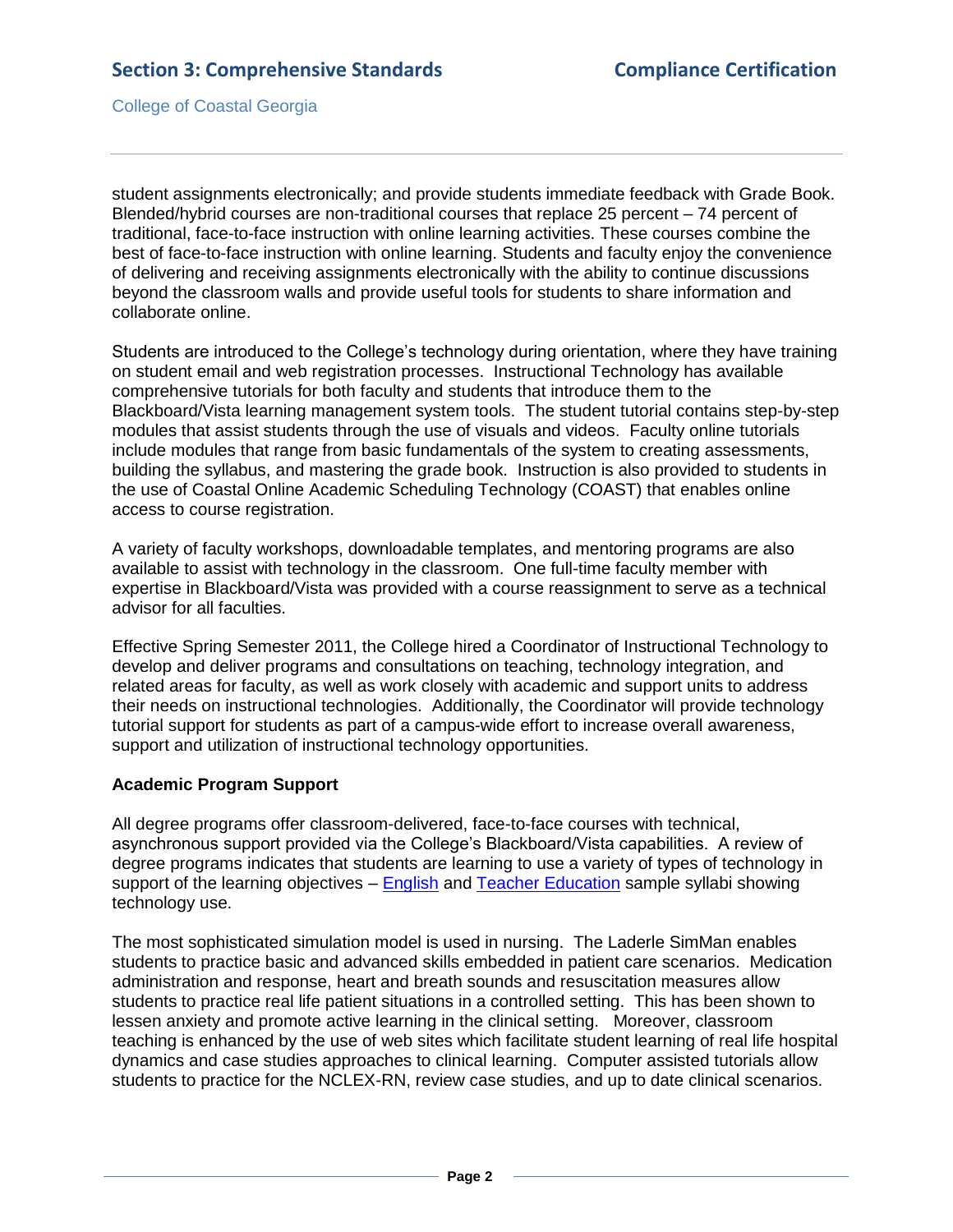The teacher education program, for example, has three Specific Measurable Achievable Realistic Time (SMART) boards installed in classrooms. This technology will be used not only for instruction, but for demonstration purposes, so that teacher candidates begin to see and explore the versatility of SMART boards in the classroom. Given that the majority of classrooms in the College's immediate service region have state-of-the art technology, it is important that teacher candidates are exposed to technology, software, and applications that enhance instruction and exploration in the classroom.

In the business program, for example, two accounting courses (ACCT 3100, ACCT 4100) are instructionally supported through lab-based software applications, while two required information system and computer application courses (ITEC 3100, ITEC 3110) are also supported through specialized self-paced software, as well as lab-based instruction.

## **Library**

Further instruction in the use of information technology is provided through the Clara Gould Memorial Library – see [Comprehensive Standard](3.8.1.pdf#page=1) 3.8.1 for listing of electronic periodicals and other learning resources. One of the objectives of the Library is "to provide access to, organize, and preserve quality collections in a variety of formats." As noted in the response to [Core](2.9.pdf#page=1)  [Requirement 2.9,](2.9.pdf#page=1) many of the collections that the Library provides access to are presented through various technologies.

#### **Student Advisement**

Given some of the growing challenges associated with the increasing volume of student-toadvisor ratios at the College, there had been an urgent need to streamline the advisement process to increase efficiency and effectiveness. An online institutional advisement system – referred to as *Moody Advising* – was developed by the College's Chief Network Administrator for use by both faculty members and students interested in a particular major(s) to see what classes are required to meet graduation requirements and how best to move through academic channels in a timely manner; it has been very popular amongst undecided majors. Overall, the new system has dramatically streamlined a rather sluggish advising system with a more timely and accurate student-centered approach.

# **Technological Support and Access**

A Technology Fee Committee that includes faculty, staff and students meets each Spring Semester and evaluates submissions from School Deans for technology expenditures for the upcoming academic year. Beginning Fall Semester 2009, students are charged a technology fee of \$60.00 per semester to finance computers and printers for academic labs, instructional software, and multimedia equipment for classrooms, and to provide additional computer lab assistants to extend lab hours.

The College has a [Technology Refresh Plan](3.4.12.cTechnologyRefreshPlan.pdf#page=1) (TRP) for life-cycle replacement of servers, network devices, desktop computers and laptop computers. By establishing life cycles for each area of technology, the College maintains a focus on keeping technology up-to-date on both the Brunswick and Kingsland campuses and under manufacturer warranty.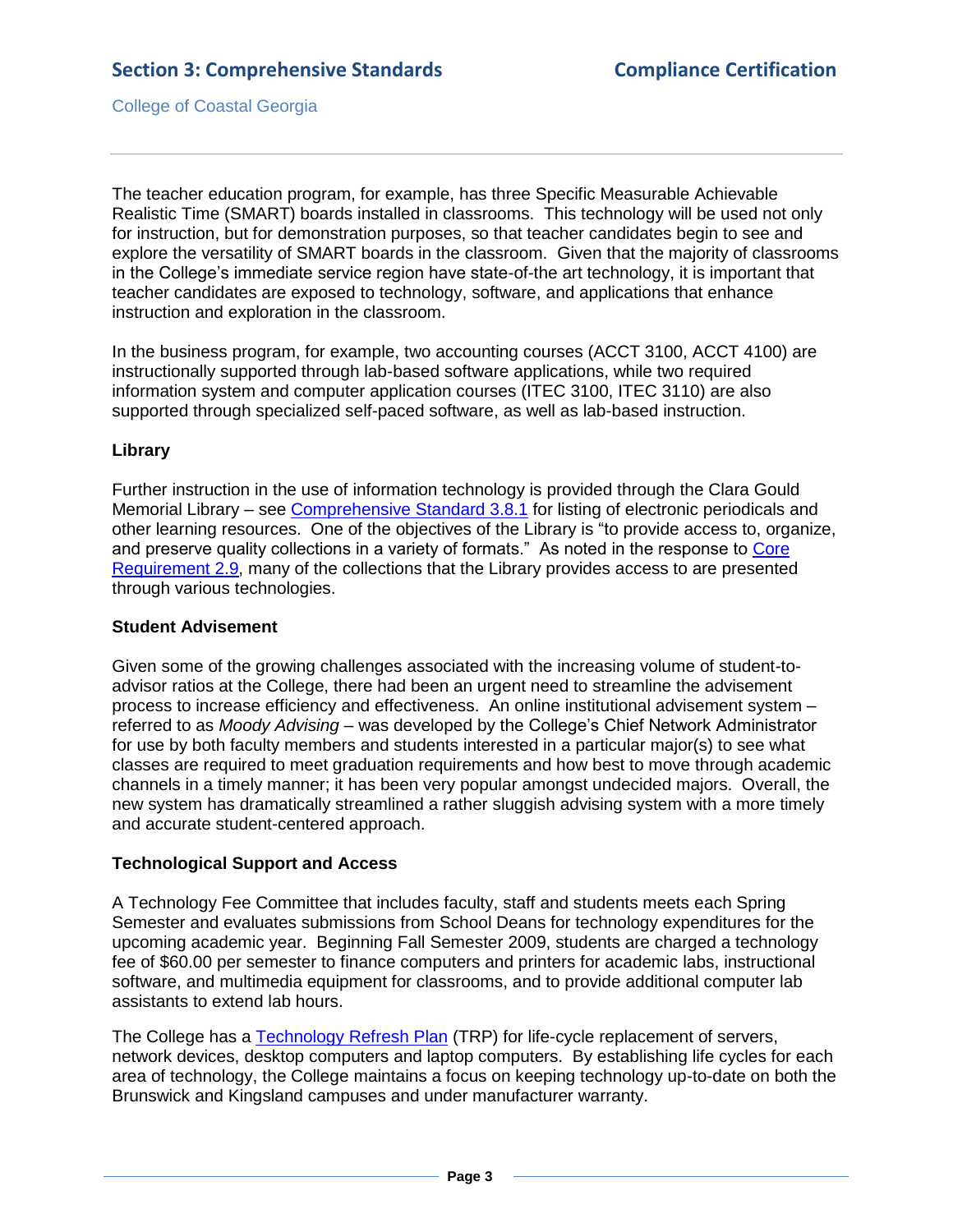The plan includes academic equipment, as well as mission critical administrative equipment. The College's goal is to provide the best computing resources available for faculty, staff, and students based on available resources. Wireless access is available throughout the Brunswick campus, as well as the Kingsland campus. As new buildings are built and/or remodeled, wireless and wired access are included in the design as the demand for expanding the College's network coverage continues to increase.

Technology resources, including technology refresh resources, are allocated based on priority needs. Needs are determined through the College planning processes, and shall be transformed into programs, projects or initiatives and classified as high, medium, or low priority. High priority initiatives are typically mission critical, required by code or law, essential to insure privacy, security and safety, or are driven by economic factors. Medium or low priority initiatives and programs are prompted by the need to stay competitive, improve efficiency, add value, create opportunities, improve services, and respond to the demand for more services.